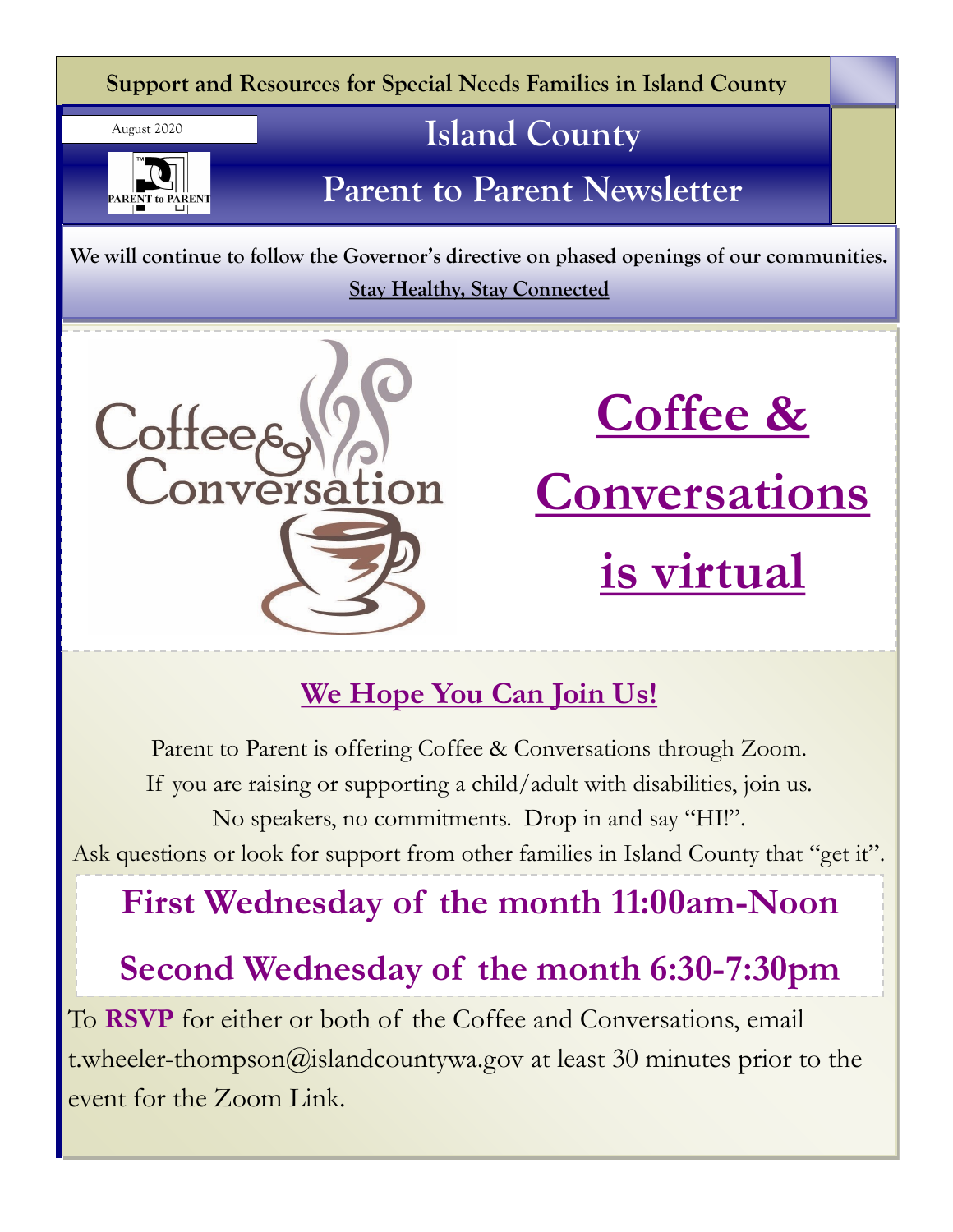# HOW TO INTERACT WITH POLICE: IF YOU HAVE AUTISM OR OTHER INTELLECTUAL/DEVELOPMENTAL DISABILITY



There aren't "special" rules for individuals that may have a disability when it comes to how you should interact with a police officer. We are all expected to obey the law and there are rules that everyone should follow when in the presence of police. Following these rules can help make sure both you and the officer stay safe.

#### **Show your hands**

You always want to let a police officer see your hands, otherwise she may be concerned that you are hiding a weapon. You may have an item in your pocket that helps you feel calm – like a fidget – but NEVER put your hands in your pocket when you are approached by an officer. Explain that you are feeling stressed and your calming item is in your pocket and ask if you may reach into your pocket to get it.

#### **Stay in place**

Running away might make a police officer think you have done something wrong, even if you haven't. Just stay where you are and allow the officer to come and talk to you, or to continue doing his job.

#### **Never touch a police officer**

If you try to touch any part of a police officer's uniform, the officer may think you are grabbing for her gun, badge, or that you are attempting to hurt her. If the police think you are trying to hurt them, they may put you in handcuffs to keep themselves safe.

#### **No hugging**

If you really love police, offer a handshake. If you really, really want to hug an officer, ALWAYS ask first.

#### **Don't stand so close**

Sometimes it may be hard to judge how far apart you are standing from another person. But that can get you into trouble if you stand too close to an officer. She may mistakenly think that you want to pick a fight with her, or worry that you want to grab something from her belt. If you aren't sure if your distance is ok, then ask.

#### **Never touch a police officer's dog**

Police officers' dogs, also known as K9s, are actual police and are working when they are in uniform. They are police officers too, so just like all other officers, you may not touch them.

#### **It's ok to ask someone if they are law enforcement**

Some police uniforms have light blue shirts and dark blue pants, some are all dark blue, some are all black, some are brown, and some police don't wear a uniform at all – just regular clothes. With so many different looks it can be confusing. So if you aren't sure, it's always ok to ask someone if they are police. All police carry a badge AND have a police identification card that has their picture, like a driver's license.

#### **Disclose your diagnosis**

You may have difficulty looking at someone's face during a conversation, may not respond quickly to instructions, or you may not be able to tolerate the lights and sirens from the police cars. If a police officer understands these difficulties you may have, she will have an understanding of the accommodations you may need. Items you could show an officer include a medical alert bracelet or a disability disclosure card.

#### **It's ok to say you don't understand or don't know**

It's understandable to want to please someone. So we might be tempted to answer a police officer's question even if we don't understand what we're being asked. Or we might provide information that isn't correct, just so we can feel like we've responded. But we're not helping if we aren't offering good information. Or worse, the police may mistake our attempts at being helpful as outright lying to cover up something. And that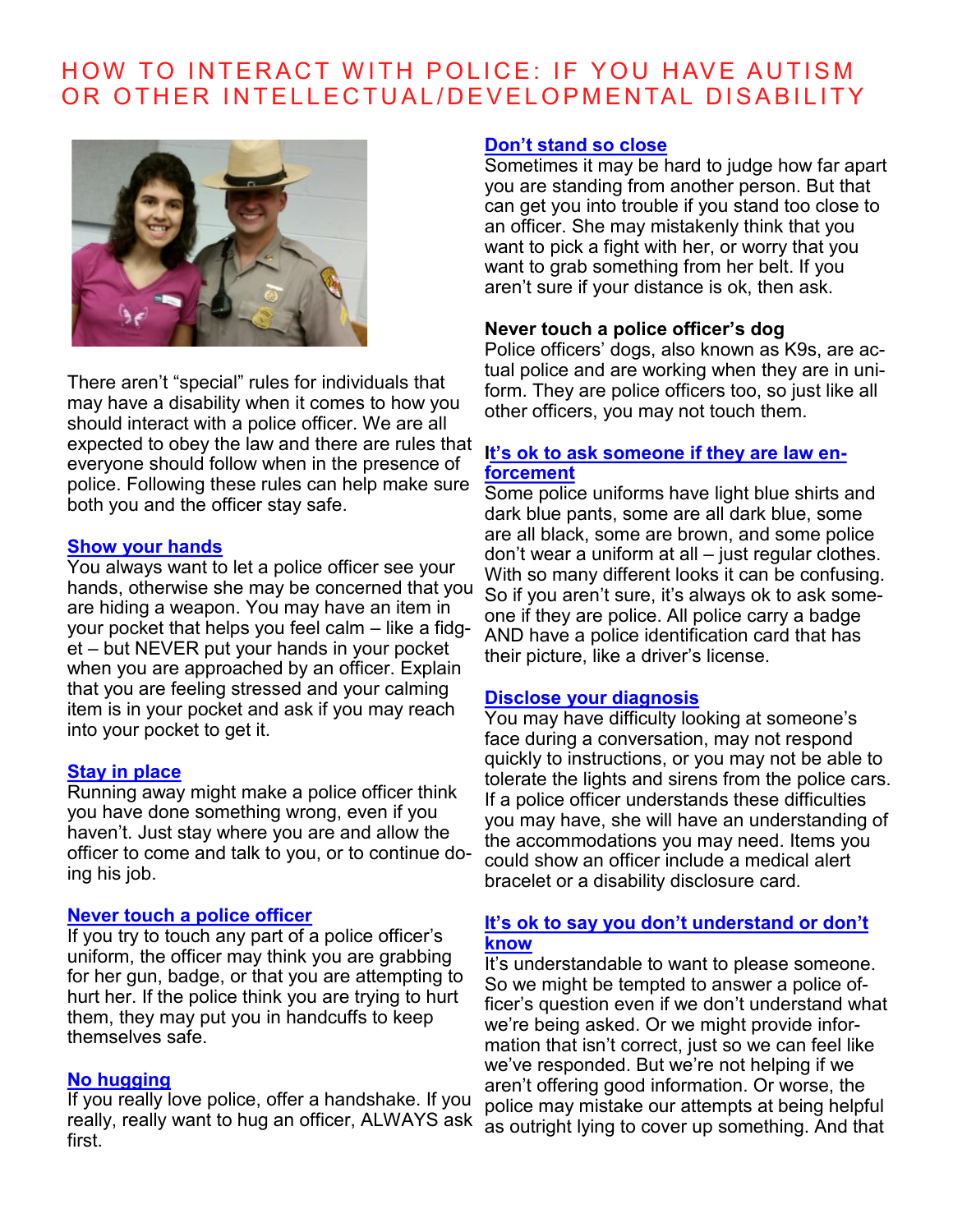can get us into trouble. Police would prefer that if present during an interview. we don't understand what they are asking, or if we truly don't know an answer, that we tell them.

### **Police are moms, dads, and other regular people too**

Police officers have regular lives outside of their jobs just like you have different interests and activities outside of school or your job. And, just like you, they want to have friends. So if you see an officer out in the community, it's ok to say hello, ask them how their day is, and introduce yourself. You may just make a new friend.

## HOW TO INTERACT WITH POLICE: IF YOU ARE A **CAREGIVER**



Face it, if the police have been called to the scene, then something "not so routine" is happening. As a caregiver to an individual with autism or other intellectual/developmental disability, how can you help make this a better interaction?

#### **Allow the individual to be addressed**

Police are being taught to address the individual with autism or other intellectual/developmental disabilities rather than assume that a caregiver needs to speak on the person's behalf. This does not mean that the police will not still want to speak with you, just that they will also want to hear from the individual. If the individual does not use verbal communication, please let the officer know which method of communication is most effective for the person.

#### **Be clear you are there to help**

In a crisis situation, your presence could be mistaken as someone attempting to obstruct an officer's efforts. Identify your role as a caregiver and offer assistance. You may also request to be

### **Offer up triggers and passions**

You may be the only person on a scene with the key to end someone's meltdown or crisis. The person's passion may be the redirection tool that can turn a situation around. Providing a list of a person's triggers can help prevent an officer from creating a meltdown situation. If your loved one is missing and police are called, knowing the person's passions can assist the officers in their search.

#### **The truth is necessary**

As parents we might alter the truth for different reasons; fear we'll look like bad parents, or fear we'll portray our loved one in a bad light. But police absolutely need the truth. If you call for help to find your missing child, the police need to know how long the child has been missing because the amount of time gone changes their search parameters. If your loved one has missed medication which helps him function, the police need to know that. If your loved one has carried out threats in the past, the police need to be aware of that fact. These pieces of information could change how they approach your situation.

### **Fill out a First Responder Form**

Fill out this form before a crisis. During times of high stress, it can be difficult for us to recall the most basic of information.

#### **Practice, practice, practice**

Practice how to interact with police with your loved one. This will help prepare her should she have an encounter with law enforcement.

## **Visit your local precinct** (When possible)

Introduce your loved one to the officers in your local precinct so that the first interaction between them isn't a crisis situation. This way the officers may become familiar with your family so they will recognize your loved one's signs of frustration and escalation, and have a conversation about the best techniques to help your loved one return to calm. Your loved one may also respond differently to an officer if it's someone familiar to them.

**Pathfinders for Autism** By Shelly McLaughlin, Director of Safety Programs